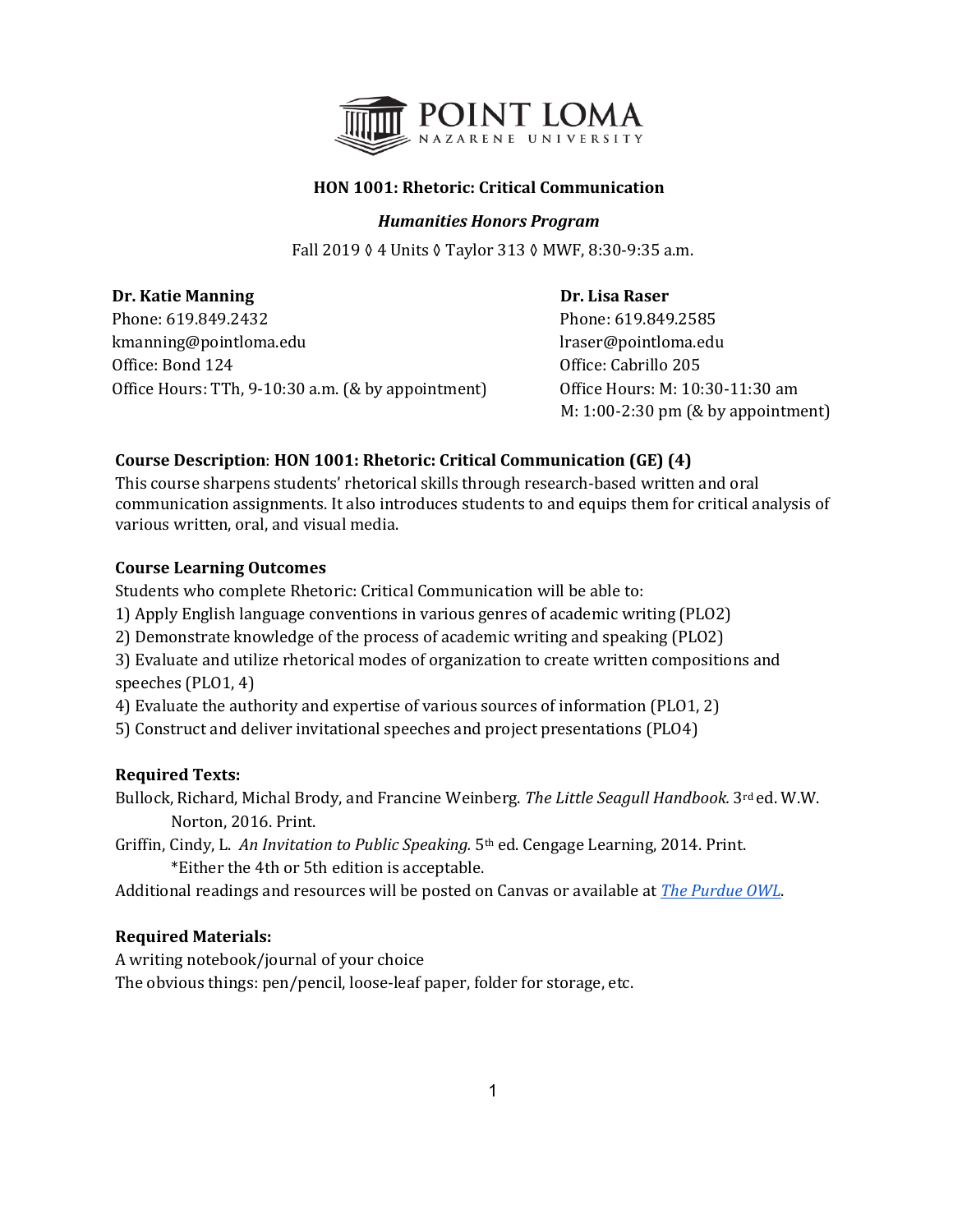# **Digital Statement**

The Humanities Honors Program strongly encourages students to take notes by pen and paper. Neuroscience confirms that students process and retain information better and are less easily distracted than with using a computer. However, if a student has a demonstrable need to take notes digitally, he/she may make special arrangements with the instructor.

# **Course Norms Related to Instruction**

1. Students are expected to come to class on time, stay for the duration, and not carry on side conversations during lecture. In other words, students are expected to be active participants in the learning process.

2. All written work must be typed, and attention should be paid to form (including grammar, punctuation, spelling, formatting, and general appearance) as well as content.

3. Integrity is of great importance. Plagiarism of any sort will not be tolerated and will result in a grade of "F." Additionally, for our class's purposes, the speaking and writing process is often collaborative, and students share and borrow from each other all the time. There are ways to do this that are acceptable (such as taking suggestions from a professor or a peer), but there are also ways to use other people's ideas or words in a way that is considered plagiarism (such as passing off somebody else's work—even just a sentence—as your own). We will discuss this further in class. If you have questions about proper citation and documentation of any sources you are using, please ask us. Review the sections in our manual that cover MLA Style, especially the section on "Integrating Sources, Avoiding Plagiarism" (LSH 107+).

4. Inclusive Language Statement: Because language is powerful and shapes the way we think, all public language used in this course, including written and spoken discourse, will be inclusive. This standard is outlined by all major academic style guides, including MLA, APA, and Chicago, and is the norm in university-level work. See the following resources for more detailed information: "Words for Building Common Ground" (LSH 376-378) ["Appropriate Language"](https://owl.purdue.edu/owl/general_writing/academic_writing/using_appropriate_language/index.html) at *The Purdue OWL* CSU's [Diversity Style Guide](https://www2.calstate.edu/csu-system/csu-branding-standards/editorial-style-guide/Pages/diversity-style-guide.aspx)

5. Classroom disruption by cell phones or other electronic devices (i.e. text messaging) is prohibited. All laptops, cell phones, and similar electronic devices must remain turned off and out of sight for the duration of class. A student may face a zero and/or failure in the class if an electronic device is used for cheating.

6. Please DO NOT disrupt class while students are presenting. This includes walking in and out of the classroom.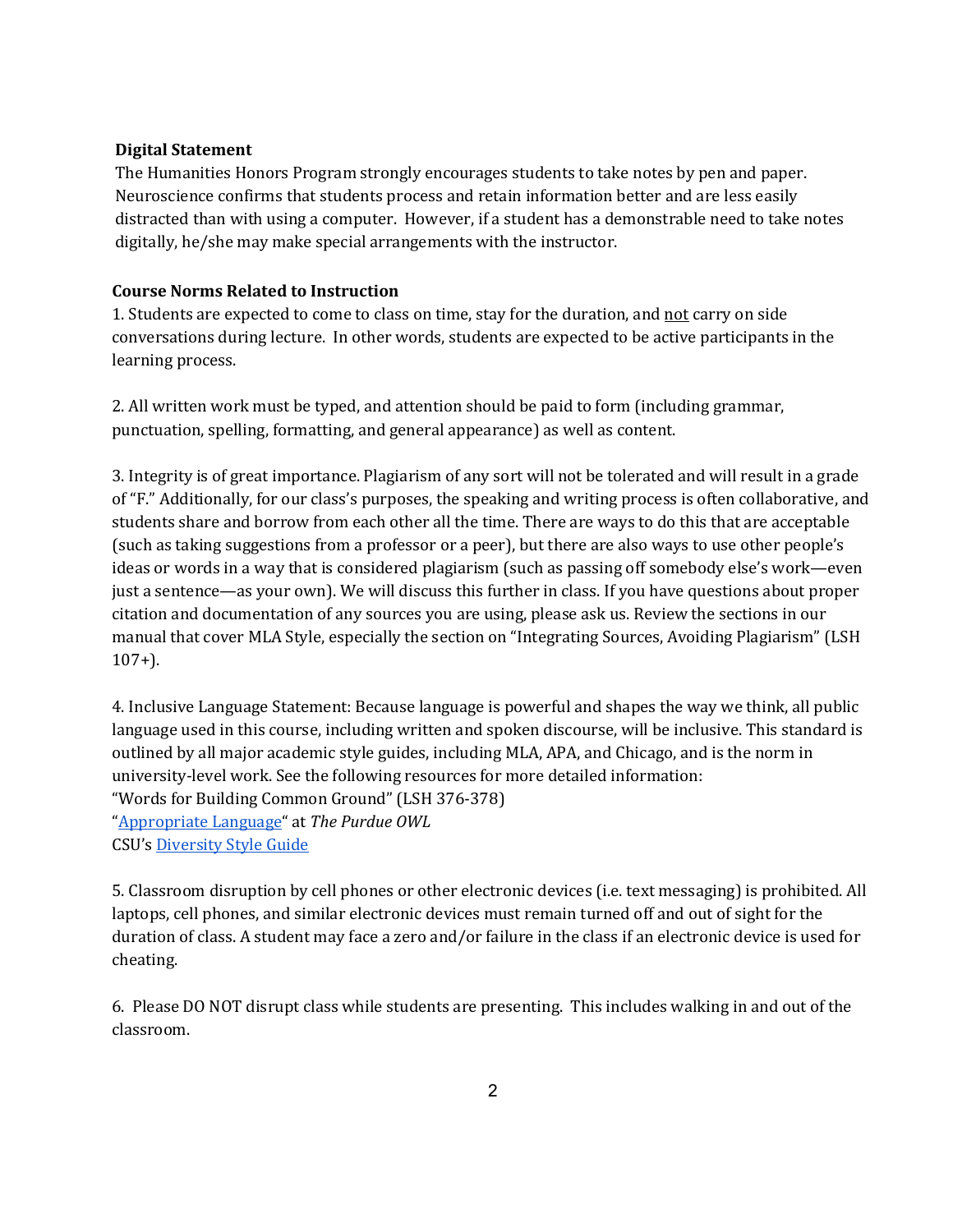7. Much of the work we will do in this class is cooperative. You should think of all your writing and speaking for and in class as public, not private, discourse. By continuing in this class, you acknowledge that your work will be viewed by others in the class.

8. Your PLNU email account should be checked daily. This is the way that we will most frequently communicate with you outside of class, and it's also the way the university distributes important information.

9. This syllabus serves as the contract between the students and professors. Your continued enrollment in the course serves as an agreement to abide by the policies and information set forth here and not to expect exceptions to be made for you.

# CLASS POLICIES

**Grade Distribution:** In order to receive credit for the course, all of the following must be completed. **Failure to complete any major assignment will result in failure of the course**.

| Research Paper             | $20\% - 100$ pts  |
|----------------------------|-------------------|
| <b>Invitational Speech</b> | $20\% - 100$ pts  |
| Multi-Genre Project        | $20\% - 100$ pts  |
| Other Assignments*         | $40\% - 200$ pts  |
|                            | $100\% - 500$ pts |
|                            |                   |

\*Formal Email, Quizzes, Field Report, Follow-Up, Bibliography, Peer Feedback, Article Reviews, Self-Analysis, etc.

# **Grade Scale:**

**A- = 90-93%; A = 94-97%; A+ = 98-100%: Excellent** *(Phenomenal work that far exceeds the minimum requirements of the assignment; excellent logic, structure, and organization; virtually no grammar and punctuation errors;* engaged in class lecture and discussion; Comprehensive excellence is needed for a superlative grade in this course*.*)

**B- = 80-83%; B = 84-87%; B+ = 88-89%: Above average** *(Excellent work that exceeds the minimum requirements of the assignment; no major problems with logic, structure, and organization; very few grammar and punctuation errors.)*

**C- = 70-73%; C = 74-77%; C+ = 78-79%: Average** (*Good work that meets the minimum requirements of the assignment; may have minor problems with logic, structure, and organization; may have some grammar and punctuation errors; midpoint between extremes of excellence and failure.)*

**D- = 60-63%; D = 64-67%; D+ = 68-69%: Below average** (*Poor work that does not fully meet the minimum requirements of the assignment; may have some problems with logic, structure, and organization; grammar and punctuation errors may hinder meaning.)*

**F = 59% and below: Failure** (*Poor work that does not fulfill the assignment; may have serious problems with logic, structure, and organization; grammar and punctuation errors may obscure meaning*.)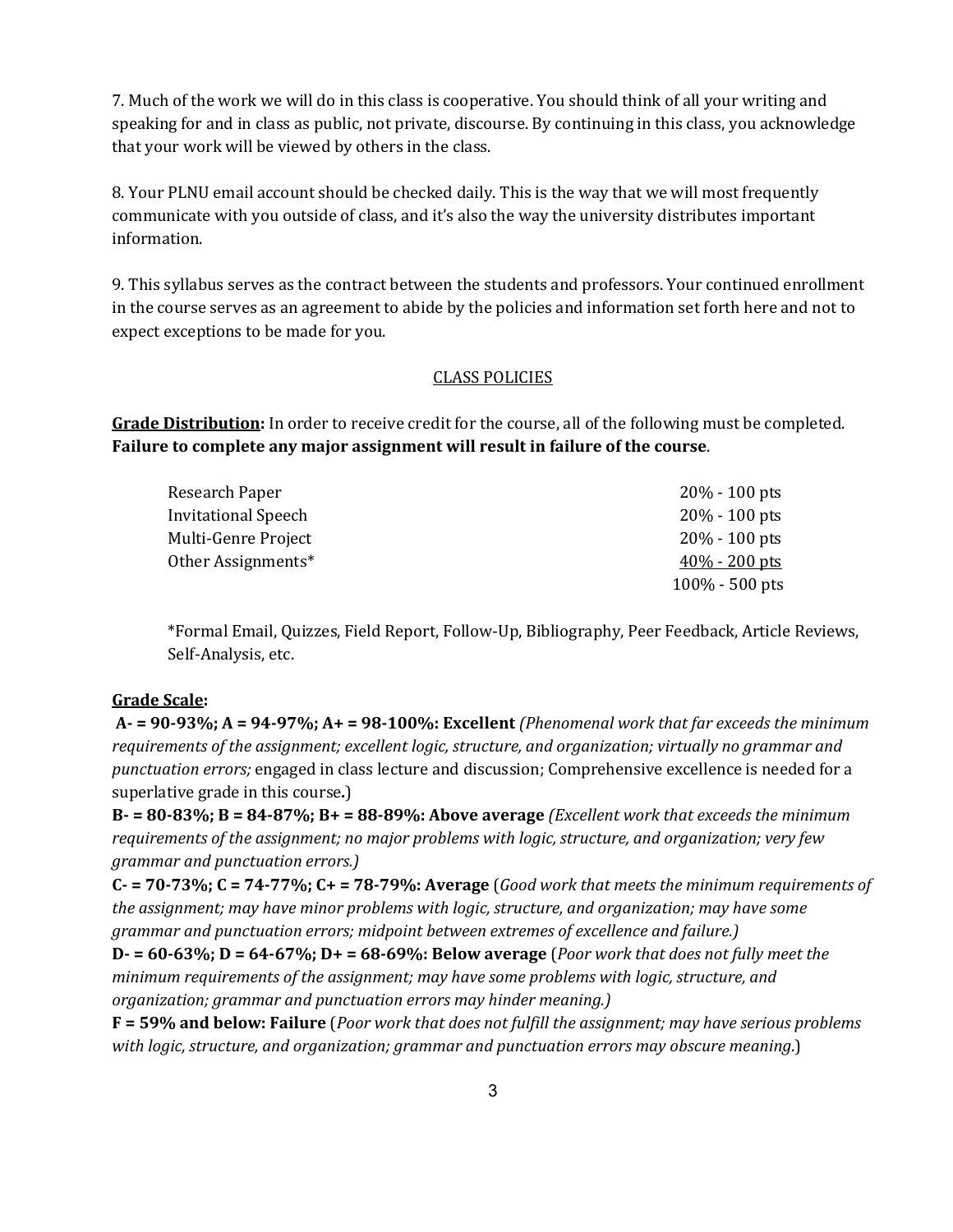**Attendance & Participation:** Because discussion will be an important part of our class, your regular attendance and participation are required for you to be successful. Your first two absences will not count against your grade, but use them wisely. For each additional absence, your total grade will be lowered by 2%; **if you miss class more than 6 times (over 2 weeks), you will automatically fail this course.** Coming to class unprepared, staring at a screen, or being disruptive in class will also count as an absence. Also, since arriving late to class is distracting to your classmates (and to your professors), you are expected to arrive on time. Two late arrivals will count as one absence. Truly perfect attendance (with no tardies or absences of any kind—you were literally present for all of every class meeting) will earn you 1% of extra credit at the end of the semester.

**Readings:** Readings are due on the date they're listed in the course outline. Always bring your copy of the assigned reading to class with you for use in discussion. Read actively and make notes directly on the text and/or on the side.

**Reading Quizzes:** On days when reading assignments are due, we may give brief quizzes at the very beginning of class. Quizzes will consist of a mix of multiple choice, T/F, fill-in-the-blank, and short response/essay questions. This will motivate you to do the assigned reading, and it is extra incentive to get to class on time. These quizzes cannot be taken early or made up later. At the end of the semester, **the quiz with the lowest score will be dropped.** You should keep all quizzes in a notebook or a folder, along with all of your class notes and other assignments. **Save everything** throughout the semester so that you can look back on previous work and build upon it. This will also allow you to keep track of your grade in the class and to ensure that our final calculations are accurate.

**Major Assignments:** Over the course of the semester, you will draft, revise, and edit three major assignments: a research paper, an invitational speech (and outline), and a multi-genre project. Due dates are listed on the course outline and more specific prompts for the assignments will be distributed as noted. Failure to complete any major assignment will result in failure of the course.

**Peer Response Workshops/Feedback:** On some occasions, you will get into peer groups and give each other feedback on assignments. We will give you more detailed instructions before each peer response workshop. You will also be assigned to give peer feedback during speeches.

**Follow-up Assignment**: When you receive a graded paper, we will assign you a section in our handbook based on the grammar or punctuation issues that we saw in your essay. This assignment will be due in one week. You will do the following:

1) Read the assigned section from the handbook.

2) Make sure you understand the concept you've been assigned. In addition to reading the section in our handbook, you might talk to us, complete the corresponding exercises in the handbook, visit The Tutorial Center, and/or read more material (Purdue's Online Writing Lab can be a useful resource).

- 3) Turn in a typed page that includes the following:
	- a. Explanation: Explain this concept clearly and concisely in your own words as if you were teaching it to a friend.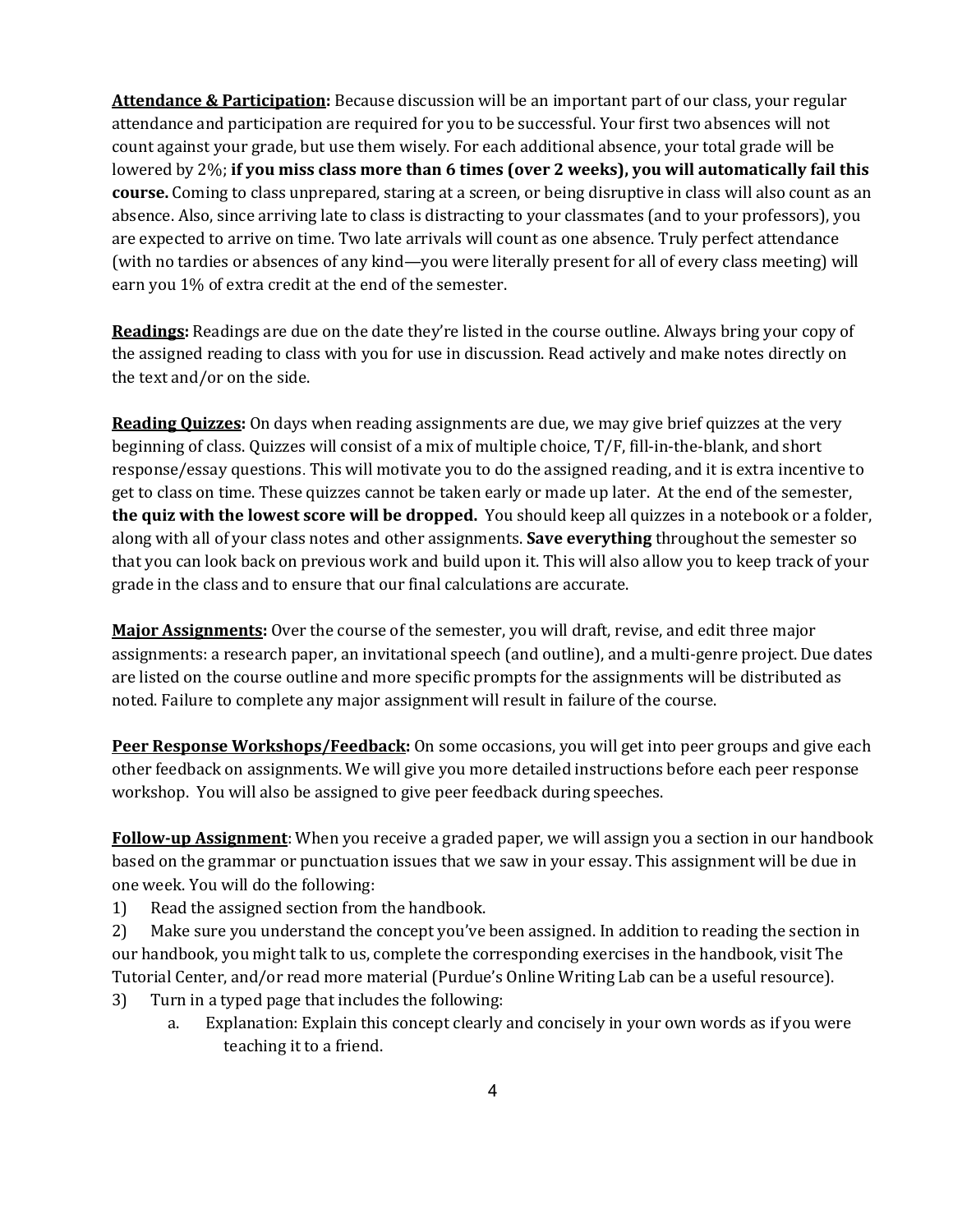b. Examples: Give three example sentences that are incorrect and show how to improve them. These sentences should be your own creation (use as many sentences as possible from your paper, and then create extra sentences as needed; humor is welcome).

**Self-Analysis:** You are required to bring a mobile device (with enough available storage to record your presentation) on the days you present. Then you will watch your presentation and fill out the Self-Analysis form. This is due the class period after you present.

**Student-Directed Conferences**: During the semester, you must meet with us at our offices during assigned conference times to discuss your research, writing, speaking, or whatever else you'd like. Dates for these mandatory conferences are on the course outline. This will be part of your attendance grade. Feel free to meet with us more often than this!

**Extra Credit:** You may earn extra points in two ways (in addition to perfect attendance):

1. Visit the Tutorial Center to get extra feedback on an essay or extra instruction on grammar and punctuation. Do a brief write-up telling us what you worked on, with whom, when, and how it has affected your writing. Turn in the write-up and the visit stub with an assignment for a 2% grade boost on that assignment (which might change an A- to an A, for example).

2. Writing events go on frequently at PLNU and in our larger San Diego community. Attend an author lecture, reading, or workshop and write a 1-2 page critical analysis and reflection over what was said and how you can apply it to your reading and/or writing. Due within one week of the event. This will earn you up to 5 extra points (up to 2 times).

**Due Dates:** Dates when assignments are due are listed on the attached course outline; all written assignments are due at the beginning of class. I highly encourage you to visit with us one-on-one during office hours to run ideas, drafts, or any questions by us. Once an assignment receives a grade, there will be no further opportunities to revise for a new grade. **Late work is not acceptable**. If unusual circumstances will keep you from completing an assignment on time, please make arrangements for an extension BEFORE the due date (or if you wake up sick, please email us ASAP with your assignment so it will not be counted late). Please complete all readings on time as well. All coursework must be completed by our final exam period.

**Final Course Grades:** Final course grades will be submitted electronically at the conclusion of the semester by the deadline set forth by the university. Any questions regarding final grades need to be addressed within two weeks of the class ending and must be sent in writing to the professors. Grade inquiries beyond that time will not be allowed.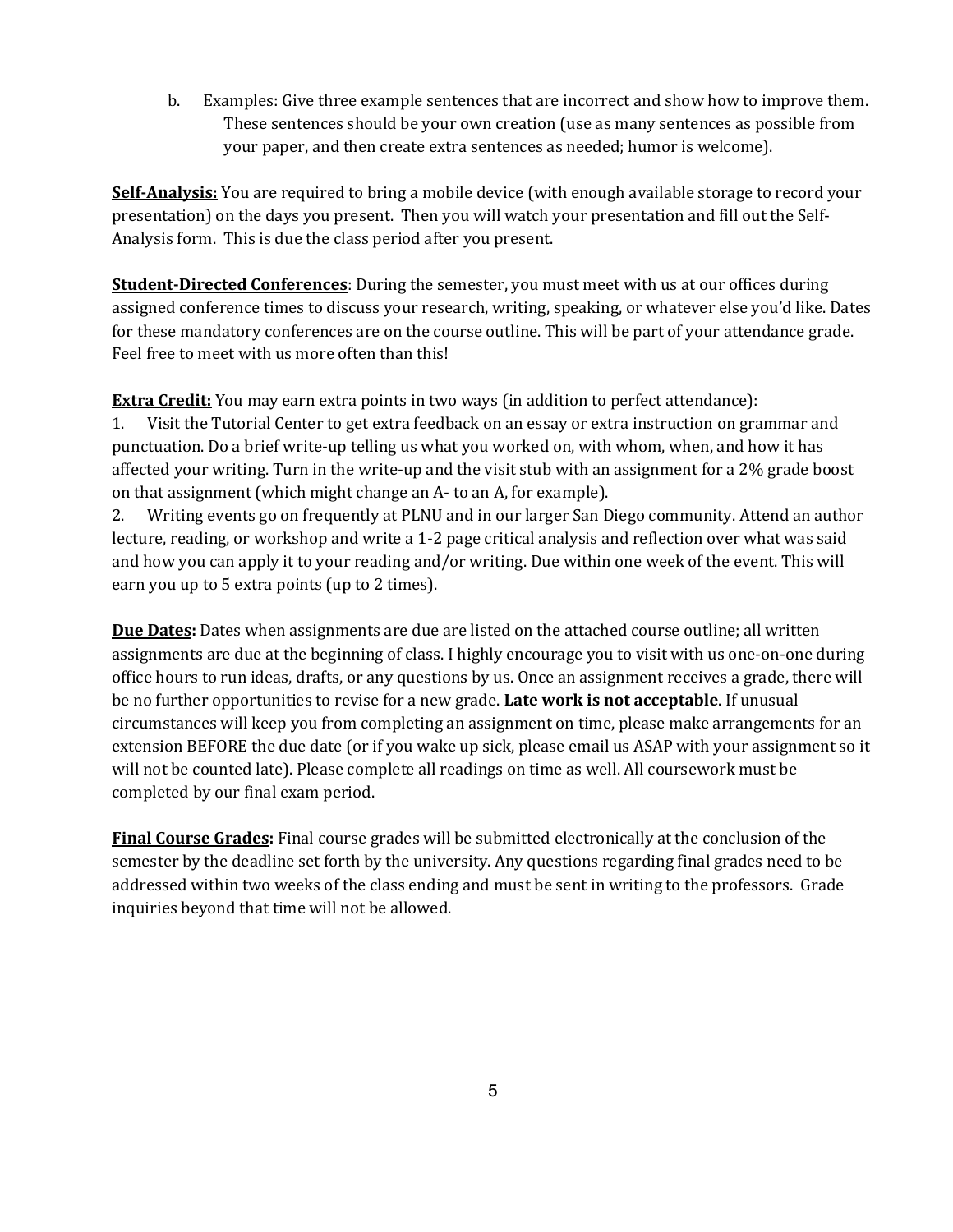# Course Schedule

*Please expect some schedule changes this semester. Any changes will be made orally in class, posted in Canvas, and/or sent via email.* 

| Date    | <b>Class Plan</b>                                                                    | Preparation                                                                                                            |
|---------|--------------------------------------------------------------------------------------|------------------------------------------------------------------------------------------------------------------------|
| Sept 4  | Course introduction,<br>orientation and success<br>strategies                        | *Introductory speech due next<br>class                                                                                 |
| Sept 6  | <b>Introductory Speech</b>                                                           | Review Syllabus and put<br>important dates in planner or<br>phone with "alerts" set.<br>Prepare Introductory Speech    |
| Sept 9  | <b>Email Etiquette</b><br>Introduce Field Interview                                  | Read: Email Etiquette links<br>(Canvas); Writing Contexts<br>(LSH 2-5); Interviews (LSH<br>101); IPS chapter 1         |
| Sept 11 | Quiz: IPS Ch 1 & 2                                                                   | Due: Email                                                                                                             |
|         | Intro to Public Speaking &<br><b>Effective Listening</b><br>Peer Group Survey        | Read: Words for Building<br>Common Ground & Englishes<br>(LSH 376-385); IPS chapter 2<br>Prepare for IPS Quiz Ch 1 & 2 |
| Sept 13 | <b>Expectations for College</b><br>Writing<br>Research Paper assigned                | Read: Academic Contexts &<br>Writing Processes (LSH 6-16);<br>IPS Ch <sub>3</sub>                                      |
| Sept 16 | Quiz: IPS Ch 3 & 4                                                                   | Due: Field Interview                                                                                                   |
|         | Speech Topics and<br>Audiences                                                       | Read: IPS Ch 4<br>Prepare for IPS Quiz Ch 3 & 4                                                                        |
| Sept 18 | "Imitation Calamari"<br>How to create a research<br>question<br>Keeping an annotated | Read: Doing Research (LSH<br>90-102); Annotated<br>Bibliographies (LSH 74-78)                                          |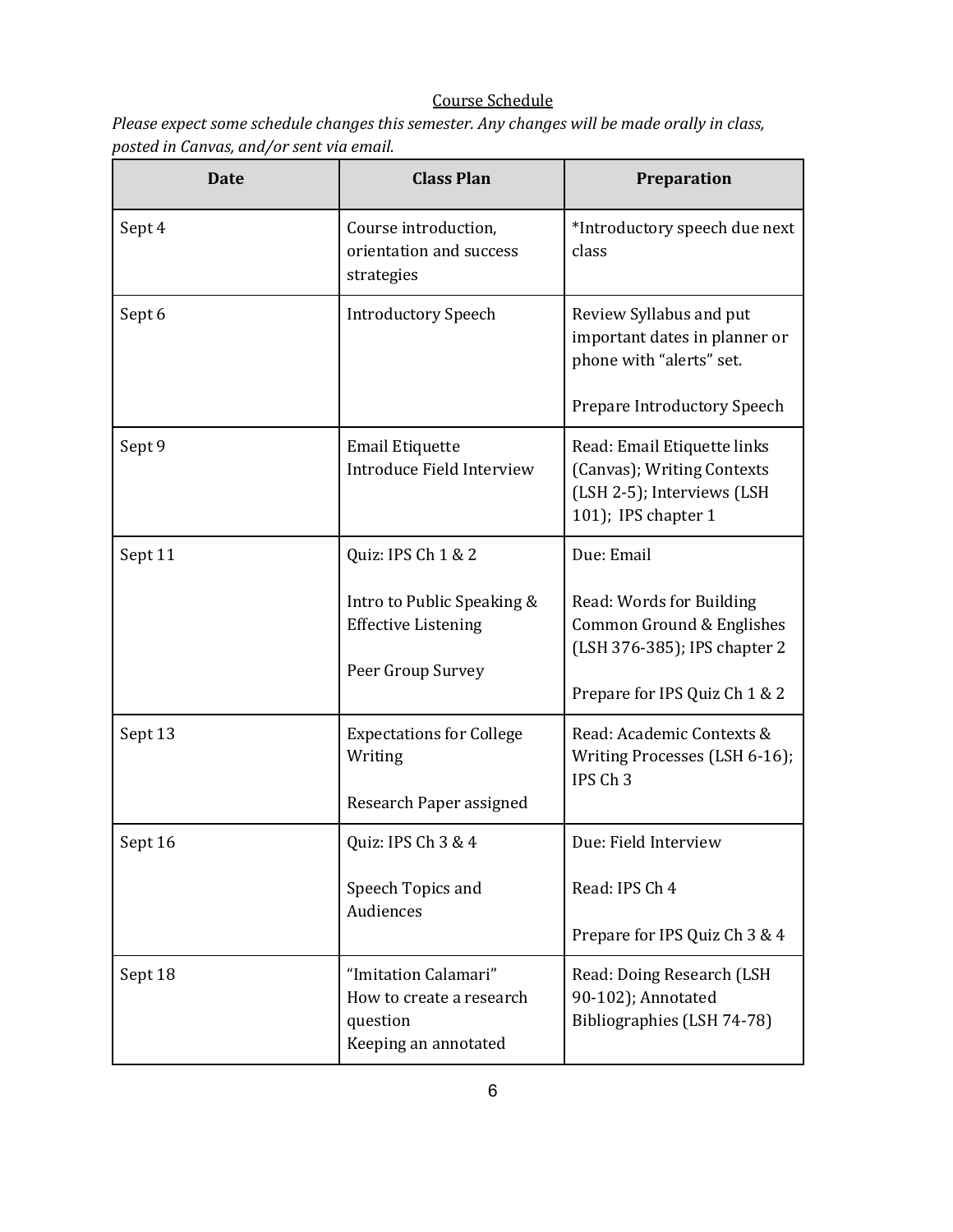| *Later on 9/18     | bibliography<br>*Bonus event:<br>Driftwood Open Mic<br>The ARC<br>5:30-7:00 p.m.                                     | Due: Topic & Informal<br>Research                                                                      |
|--------------------|----------------------------------------------------------------------------------------------------------------------|--------------------------------------------------------------------------------------------------------|
| Sept 20            | Meet in Bresee Lab in<br>Library at 8:35 a.m. sharp                                                                  | <b>Read: Evaluating Sources</b><br>(LSH 102-105); IPS Ch 5                                             |
| Sept 23            | Meet in Main Lab in Library<br>at $8:35$ a.m. sharp                                                                  | Work on Library Assignment                                                                             |
| Sept 25            | Meet in Main Lab in Library<br>at 8:35 a.m. sharp                                                                    | Due: Library Assignment (to<br>librarians on Canvas)                                                   |
| *Thursday, Sept 26 | *Bonus event:<br>Poetry on Point<br>Colt Forum<br>3:00-4:00 p.m.                                                     |                                                                                                        |
| Sept 27            | In Class: Thesis workshop                                                                                            | Read: IPS Ch 6; Synthesizing<br>Ideas (LSH 105-107);<br>Developing a Tentative Thesis<br>$(LSH 10-11)$ |
| Sept 30            | Research/Conferences<br>Come prepared to discuss<br>your research. Bring<br>questions.                               | Read: IPS Ch 7                                                                                         |
| Oct 2              | Research/Conferences<br>Come prepared to discuss<br>your research. Bring<br>questions.                               | Read: IPS Ch 8                                                                                         |
| Later on $10/2$    | *Bonus event: Poetry Day<br>Workshop with Q&A:<br>3-4 p.m. (Fermanian)<br>Reading & Signing:<br>7-8 p.m. (Fermanian) |                                                                                                        |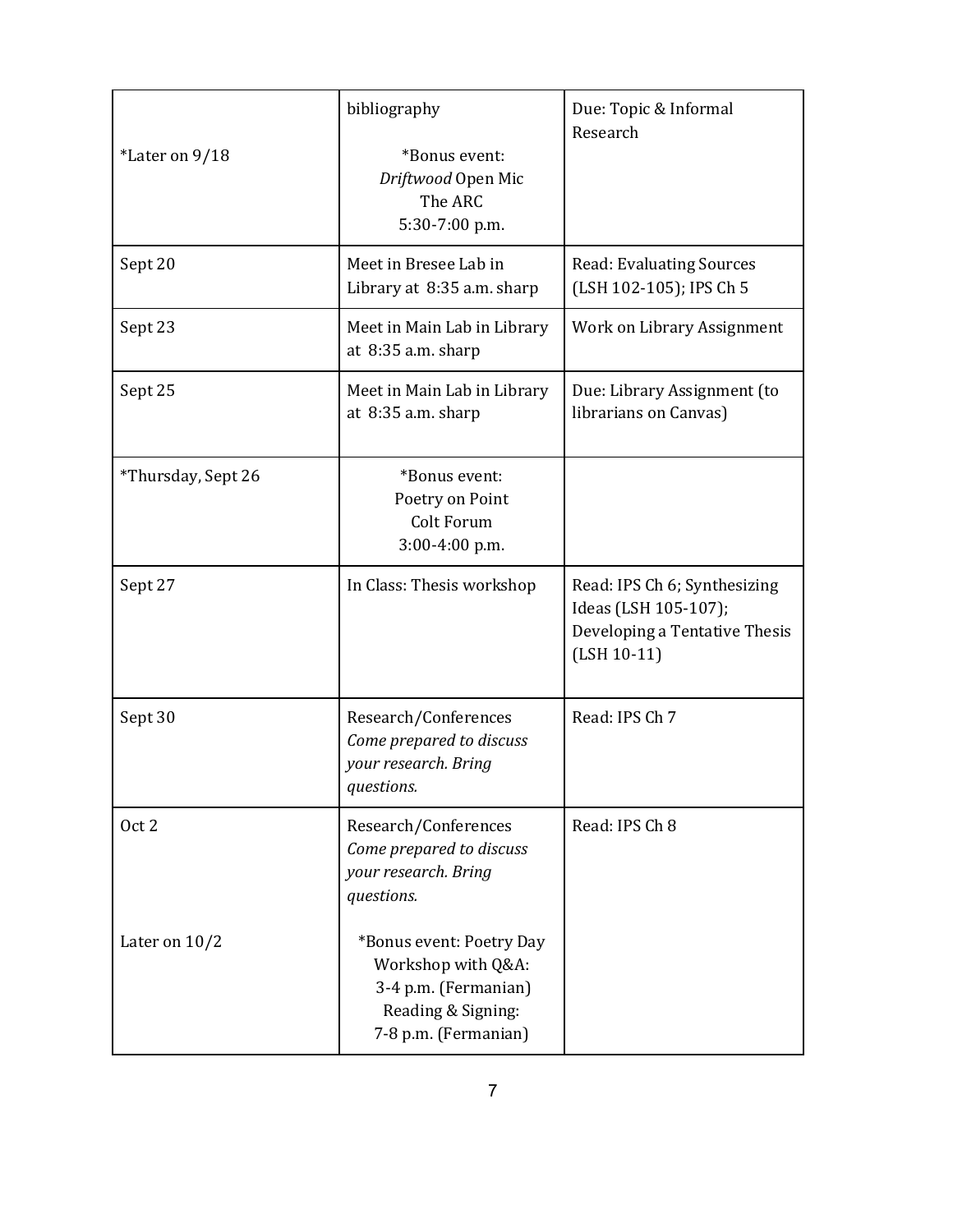| Oct 4         | Quiz: IPS Ch 7 & 8<br>Quoting and Paraphrasing in<br>Speeches<br><b>Impromptu Speaking</b> | Prepare for IPS Quiz Ch 7 & 8                                                                                               |
|---------------|--------------------------------------------------------------------------------------------|-----------------------------------------------------------------------------------------------------------------------------|
| Oct 7         | In Class: Discuss arguments<br>and bibliographies                                          | Read: Arguments (LSH 43-48)<br>Due: Full Annotated<br>Bibliography                                                          |
| Oct 9         | In Class: Outline workshop                                                                 | Read: Organizing & Drafting<br>(LSH 11); Developing<br>Paragraphs (17-29)<br>Due: Outline                                   |
| <b>Oct 11</b> | In Class: Voice, Citation<br>Practice                                                      | Read: Synthesizing Ideas;<br><b>Integrating Sources, Avoiding</b><br>Plagiarism (LSH 105-118)<br>Skim: MLA Style (LSH 119+) |
| <b>Oct 14</b> | In Class: Peer Response                                                                    | Read: Getting Response &<br>Revising (LSH 12-13),<br>Collaborating (LSH 16)<br>Due: Research Paper (full<br>draft)          |
| Oct 16        | Quiz: IPS Ch 13<br><b>Invitational Speaking</b>                                            | Read: IPS Ch 13<br>Prepare for IPS Quiz Ch 13                                                                               |
| <b>Oct 18</b> | In Class: De Saegher's Crash<br>Course                                                     | Read: Editing the Errors That<br>Matter (268, & skim this<br>section); IPS Ch 14<br>Due: De Saegher's Crash<br>Course (1-5) |
| Oct 21        | Quiz: IPS Ch 14 & 15<br>In Class: De Saegher's Crash<br>Course                             | Read: IPS Ch 15<br>Prepare for IPS Quiz Ch 14 &<br>15                                                                       |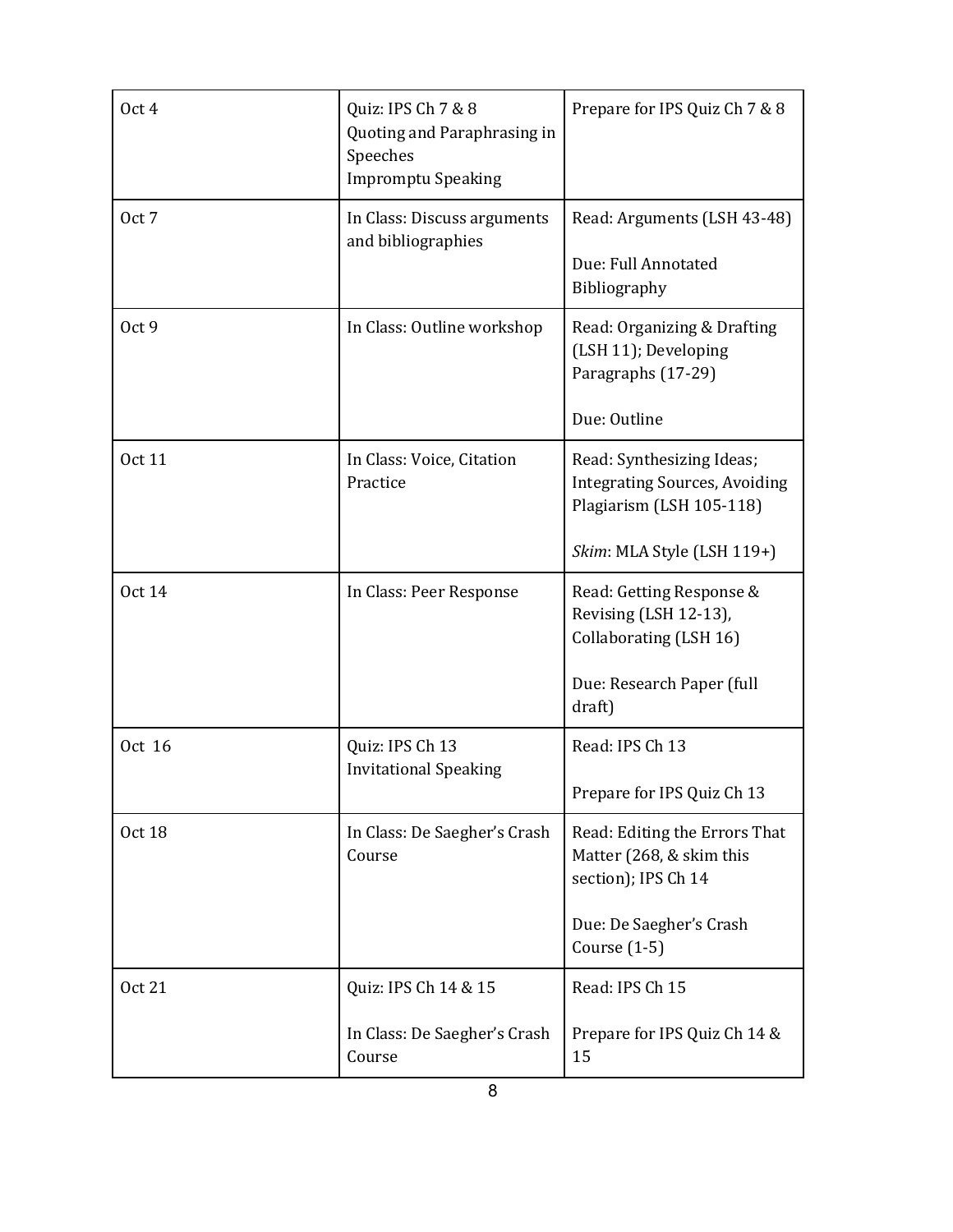|                     |                                                                   | Due: De Saegher's Crash<br>Course (6-10)                                                                                                                                       |
|---------------------|-------------------------------------------------------------------|--------------------------------------------------------------------------------------------------------------------------------------------------------------------------------|
| <b>Oct 23</b>       | Conferences                                                       |                                                                                                                                                                                |
| Oct 25 - Fall Break | No Class                                                          |                                                                                                                                                                                |
| <b>Oct 28</b>       | Conferences                                                       | Read: IPS Ch 12                                                                                                                                                                |
| <b>Oct 30</b>       | In Class: Editing Workshop                                        | Read: IPS Ch 10 & 11; Editing<br>& Proofreading (LSH 13-15);                                                                                                                   |
|                     |                                                                   | Due: Research Paper<br>(complete draft)                                                                                                                                        |
| Nov <sub>1</sub>    | Quiz: IPS Ch 10 & 11<br>In Class: Creating Powerful               | Prepare for IPS Quiz Ch 10 &<br>11                                                                                                                                             |
|                     | Questions                                                         | Due: Final Research Paper                                                                                                                                                      |
| Nov <sub>4</sub>    | <b>Speech Anxiety</b><br>Delivery                                 | Read: Rothwell's Practically<br>Speaking Chapter 2: Speech<br>Anxiety (Canvas)                                                                                                 |
|                     |                                                                   | Due: Written Response to<br>Questions on Rothwell                                                                                                                              |
| Nov <sub>6</sub>    | Kinesthetic Speaking<br>Bring: Delivery Plan for<br>Peer Workshop | Read: "Kinesthetic Speaker"<br>article (Canvas)<br>Write: Article Review for<br>"Kinesthetic Speaker" and<br>Delivery Plan<br>Due: Article Review for<br>"Kinesthetic Speaker" |
| Nov 8               | <b>Invitational Speeches</b>                                      | Complete Self-Analysis and<br>Peer Feedback                                                                                                                                    |
| Nov 11              | <b>Invitational Speeches</b>                                      | Complete Self-Analysis and<br>Peer Feedback                                                                                                                                    |
| Nov <sub>13</sub>   | <b>Invitational Speeches</b>                                      | Complete Self-Analysis and<br>Peer Feedback                                                                                                                                    |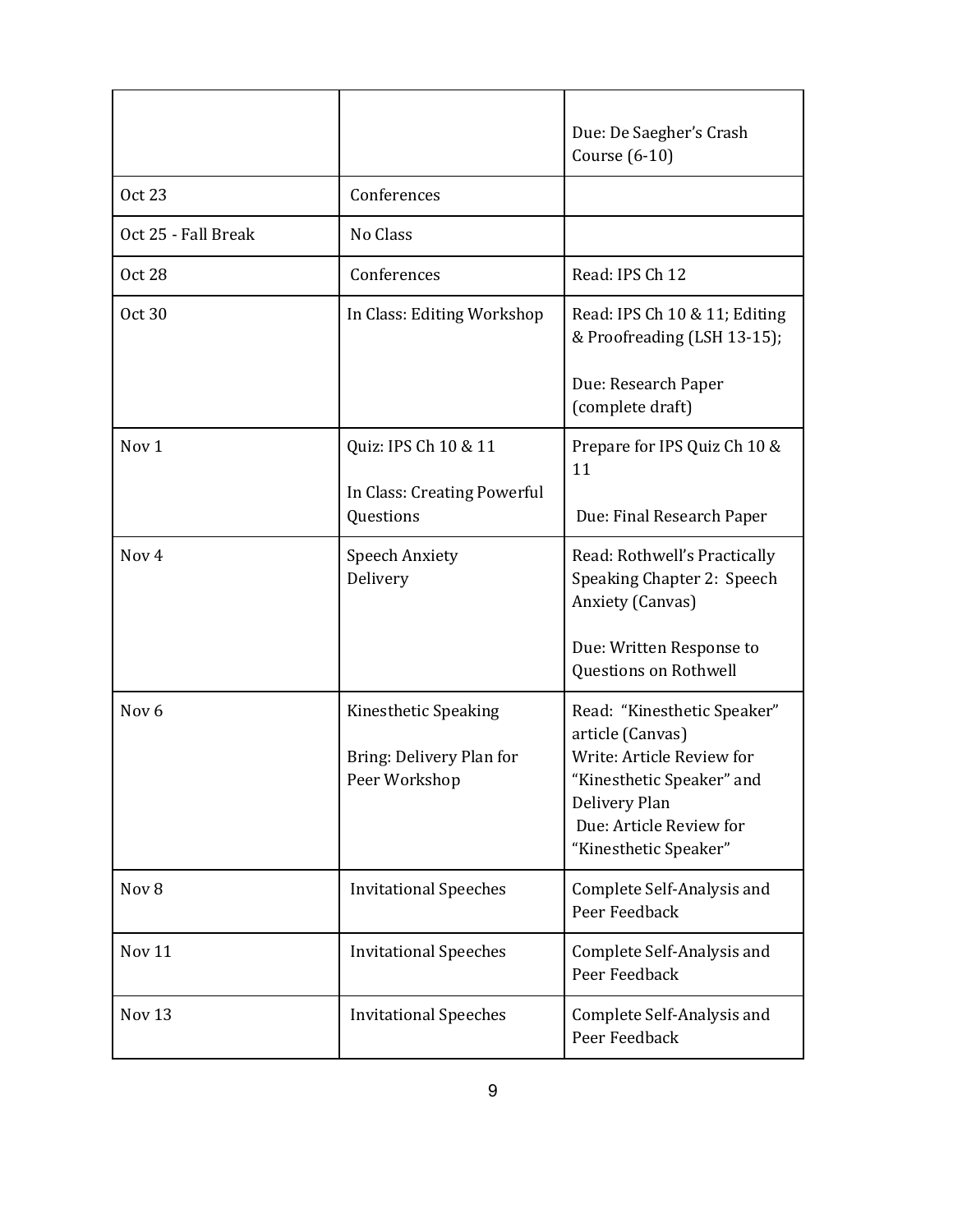| Nov <sub>15</sub>     | <b>Invitational Speeches</b>                                                               | Complete Self-Analysis and<br>Peer Feedback                          |
|-----------------------|--------------------------------------------------------------------------------------------|----------------------------------------------------------------------|
| Nov <sub>18</sub>     | <b>Invitational Speeches</b>                                                               | Complete Self-Analysis and<br>Peer Feedback                          |
|                       | Multi-Genre Project<br>Introduction                                                        | Read: IPS Ch 16                                                      |
| Nov <sub>20</sub>     | Quiz: IPS Ch 16                                                                            | Read: Visual Rhetoric,<br><b>Business Letters, PowerPoint</b>        |
|                       | In Class: Genre Conventions,<br>Audience                                                   | (on Canvas); Designing What<br>You Write (LSH 30-36)                 |
|                       | <b>Introduce Toasts/Tributes</b>                                                           | Prepare for IPS Quiz Ch 16                                           |
| <b>Nov 22</b>         | In Class: Argument in<br>creative genres                                                   | Read: Morrison's "Recitatif"<br>and Rukeyser's "Myth" (on<br>Canvas) |
|                       |                                                                                            | Work on Multi-Genre Project                                          |
| *Saturday, Nov 23     | *Bonus event:<br><b>Creative Writing Celebration</b><br><b>Bond 103</b><br>8:30-10:30 a.m. |                                                                      |
| <b>Nov 25</b>         | In Class: Toasts & Tributes<br><b>Celeste Headlee TedTalk</b>                              | Prepare Toast/Tribute                                                |
|                       |                                                                                            | Work on Multi-Genre Project                                          |
| Nov 27 - Thanksgiving | No Class                                                                                   |                                                                      |
| Nov 29 - Thanksgiving | No Class                                                                                   |                                                                      |
| Dec 2                 | In Class: How to use satire<br>for argument                                                | Read: Satirical writing (on<br>Canvas)                               |
|                       | Multi-Genre Prep                                                                           | Work on Multi-Genre Project                                          |
| Dec <sub>4</sub>      | In Class: Peer Response                                                                    | Due: Multi-Genre Project (full<br>draft)                             |
| Dec 6                 | Multi-Genre Prep meeting<br>with Professors                                                |                                                                      |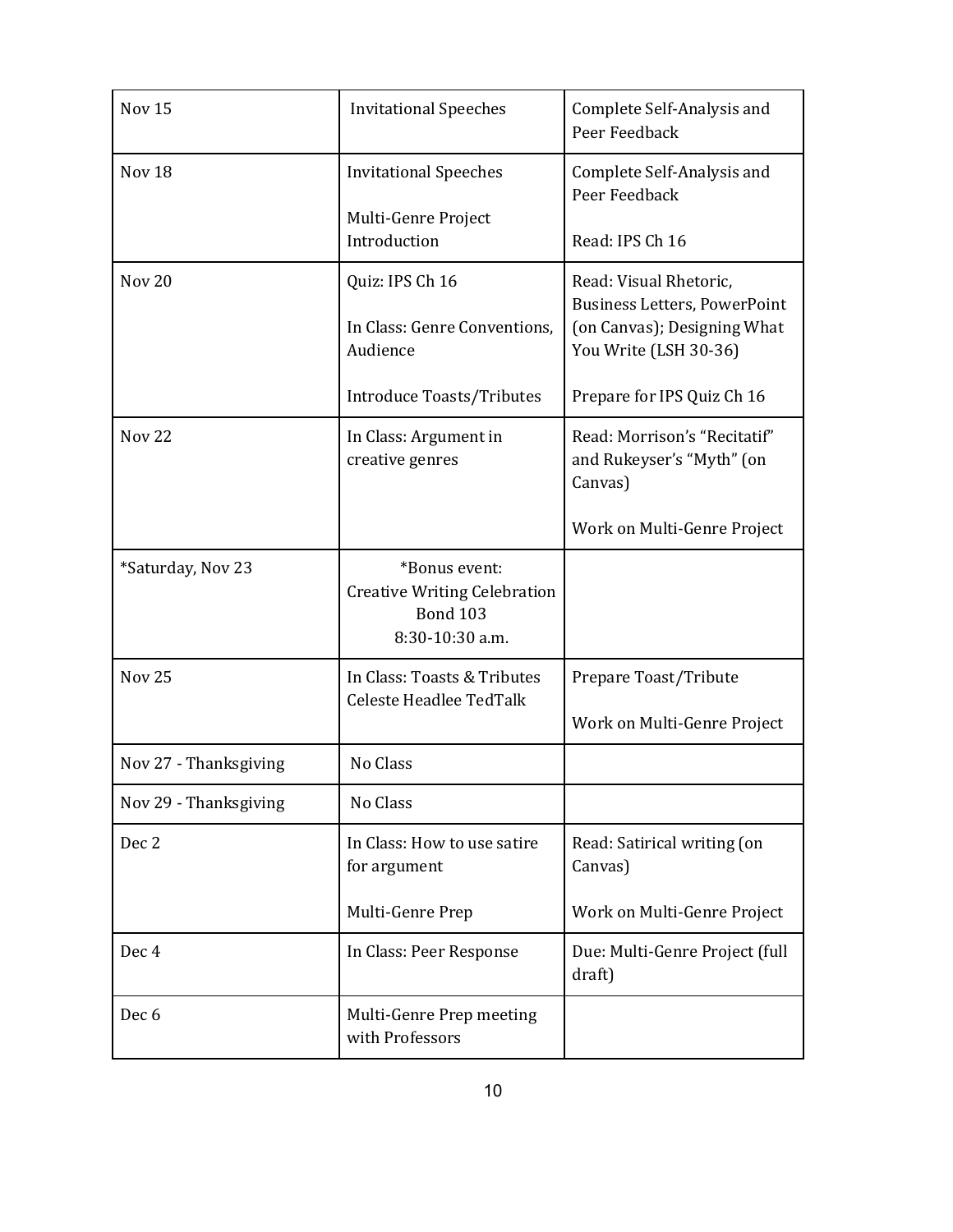| Dec 9                                        | <b>Multi-Genre Presentation</b> | Complete Self-Analysis and<br>Peer Feedback |
|----------------------------------------------|---------------------------------|---------------------------------------------|
| Dec 11                                       | <b>Multi-Genre Presentation</b> | Complete Self-Analysis and<br>Peer Feedback |
| Dec 13                                       | Multi-Genre Presentation        | Complete Self-Analysis and<br>Peer Feedback |
| Final<br>Mon., Dec 16<br>$7:30 - 10:00$ a.m. | Multi-Genre Presentation        | Complete Self-Analysis and<br>Peer Feedback |

## **Important Statements & Policies**

## **PLNU Mission Statement**

Point Loma Nazarene University exists to provide higher education in a vital Christian community where minds are engaged and challenged, character is modeled and formed, and service becomes an expression of faith. Being of Wesleyan heritage, we aspire to be a learning community where grace is foundational, truth is pursued, and holiness is a way of life.

## **Honors Mission Statement**

The Humanities Honors Program exists to promote greater understanding of diverse human traditions of self-awareness and creativity. Examining these traditions in light of the Christian faith and liberal methods of learning, students excel in their abilities to interpret and discuss written, visual, and sonic texts within theological and interdisciplinary frameworks. Students take their education beyond the classroom in extracurricular activities, as well as in works of service and mercy as informed by the Wesleyan tradition.

## **GE Mission Statement**

PLNU provides a foundational course of study in the liberal arts informed by the life, death, and resurrection of Jesus Christ. In keeping with the Wesleyan tradition, the curriculum equips students with a broad range of knowledge and skills within and across disciplines to enrich major study, lifelong learning, and vocational service as Christ-like participants in the world's diverse societies and cultures.

## **Final Examination Policy**

Successful completion of this class requires taking the final examination **on its scheduled day**. The final examination schedule is posted on the [Class Schedules](http://www.pointloma.edu/experience/academics/class-schedules) site. No requests for early examinations or alternative days will be approved.